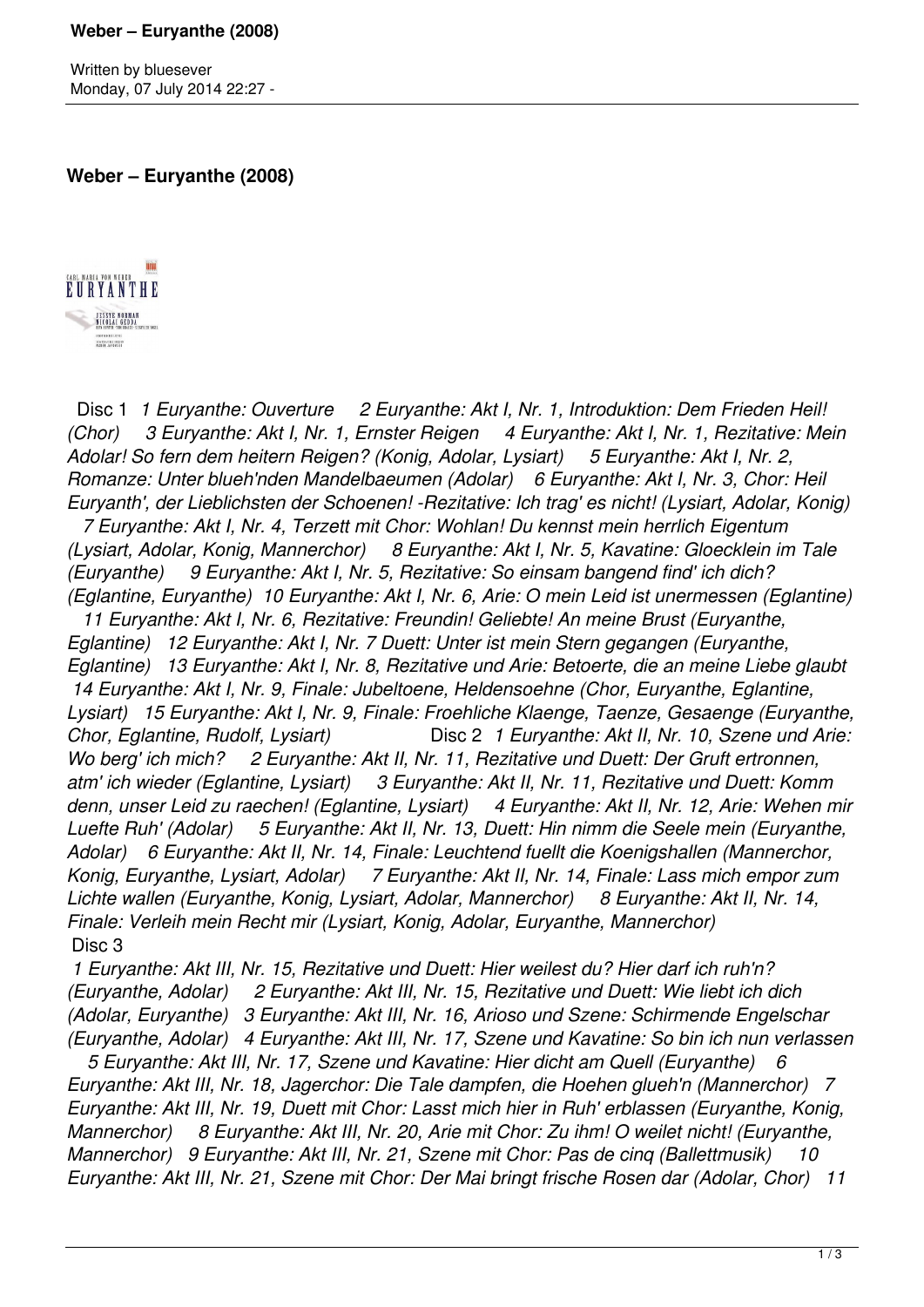## **Weber – Euryanthe (2008)**

Written by bluesever Monday, 07 July 2014 22:27 -

*Euryanthe: Akt III, Nr. 22, Solo mit Chor: Vernichte Kuehn das Werk der Tuecke (Adolar, Chor) 12 Euryanthe: Akt III, Nr. 23, Hochzeitsmarsch, Szene und Chor: Das Frevlerpaar! Weh diesem Bunde! (Adolar, Eglantine, Lysiart, Chor) 13 Euryanthe: Akt III, Nr. 24 Duett mit Chor: Trotze nicht! Vermessener! (Lysiart, Adolar, Chor) 14 Euryanthe: Akt III, Nr. 25, Finale: Lasst ruh'n das Schwert! (Konig, Adolar, Eglantine, Lysiart, Euryanthe, Chor) 15 Euryanthe: Akt III, Nr. 25, Duett mit Chor: Hin nimm die Seele mein (Euryanthe, Adolar, Chor)* 

 Renate Krahmer (Soprano) - Bertha Tom Krause (Baritone) - Lysiart Harald Neukirch (Tenor) - Rudolf Jessye Norman (Soprano) - Euryanthe Siegfried Vogel (Bass) – Konig Ludwig VI Rita Hunter (Soprano) - Eglantine Nicolai Gedda (Tenor) - Adolar Dresden Staatskapelle, Leipzig Radio Chorus Marek Janowski – conductor

This is the only Read more Euryanthe , and—on balance—it is a fine one. This is at least its sixth issue in America, and chasing down old Fanfare s has been a revelation. In 10:3 (January 1987), David Johnson wrote a six-page review that is one of the most fascinating pieces I've read in any magazine; I'll get to it later. The occasion was a three-LP EMI digitally remastered issue of a 1975 four-LP Angel set. Johnson found the sound somewhat improved; In 14:2, I thought the first CD issue "makes a much stronger impression" than did the LPs, with each act now complete on one disc. Berlin Classics issued it in 1994, reviewed by James Camner in 18:4. None of us agree about the singing: Johnson found Norman's voice "big and beautiful" but all wrong for the innocent ingénue that is Euryanthe. I found her "triumphant as a fresh, radiant Euryanthe" (I still do), Camner has her "overparted: she cannot manage the climactic notes." We all agreed that Gedda, late in his career, was not a success; Camner wondered what Wunderlich might have done with a part so tailor-made for his voice and abilities. Our biggest disagreements came with the lesser roles: Johnson and I approved, with some reservations. Camner: "The rest of the cast bark their music like dogs in a kennel—a caricature of bad German singing." Orchestra and Chorus are excellent. Only two things need be reported about the current issue: compared to the first EMI CDs, its sound is improved yet again; everything is noticeably clearer and cleaner. Second, the libretto here is in German only; EMI includes a side-by-side English translation.

There are live-performance alternatives: a 1950s outing with a very young Joan Sutherland is wonderful, the whole performance fresh and sparkling. But it omits Euryanthe's biggest aria, and the sound quality is rotten, rotten, rotten. A modern live performance, on the Dynamic label, features a no-name cast that does a fine job. A DVD version of the same performance is colorful and enjoyable, although the villains look, sing, and act better than the heroes; Eglantine and Lysiart's duet of evil is the highlight.

So what about this opera? It is musically glorious from first note to last, with never a dull